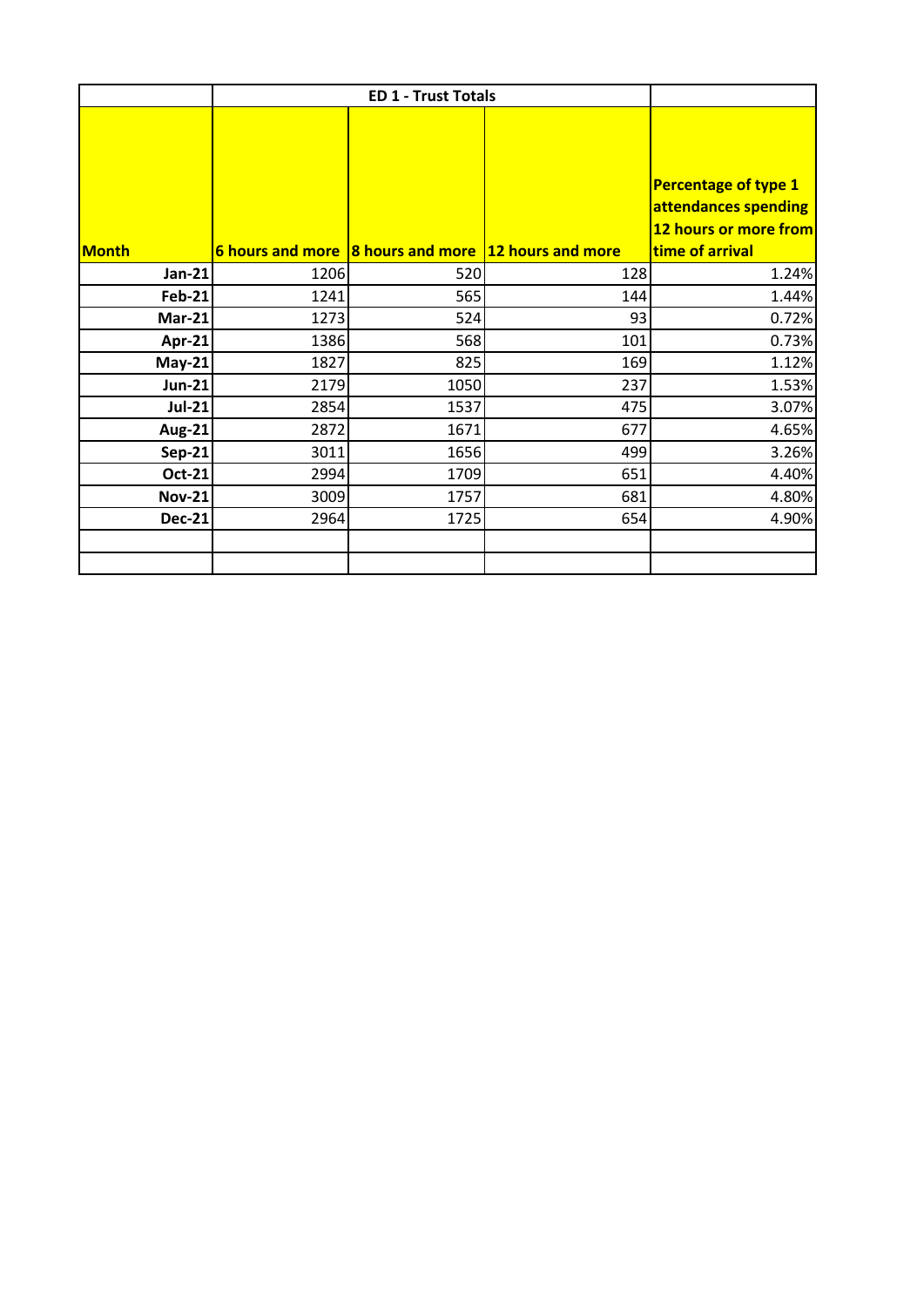|                        | ED 2 (if applicable)    |                   |                                                                                             |  |
|------------------------|-------------------------|-------------------|---------------------------------------------------------------------------------------------|--|
| <b>6 hour and more</b> | <b>8 hours and more</b> | 12 hours and more | Percentage of type 1<br>attendances<br>spending 12 hours<br>or more from time<br>of arrival |  |
|                        |                         |                   |                                                                                             |  |
|                        |                         |                   |                                                                                             |  |
|                        |                         |                   |                                                                                             |  |
|                        |                         |                   |                                                                                             |  |
|                        |                         |                   |                                                                                             |  |
|                        |                         |                   |                                                                                             |  |
|                        |                         |                   |                                                                                             |  |
|                        |                         |                   |                                                                                             |  |
|                        |                         |                   |                                                                                             |  |
|                        |                         |                   |                                                                                             |  |
|                        |                         |                   |                                                                                             |  |
|                        |                         |                   |                                                                                             |  |
|                        |                         |                   |                                                                                             |  |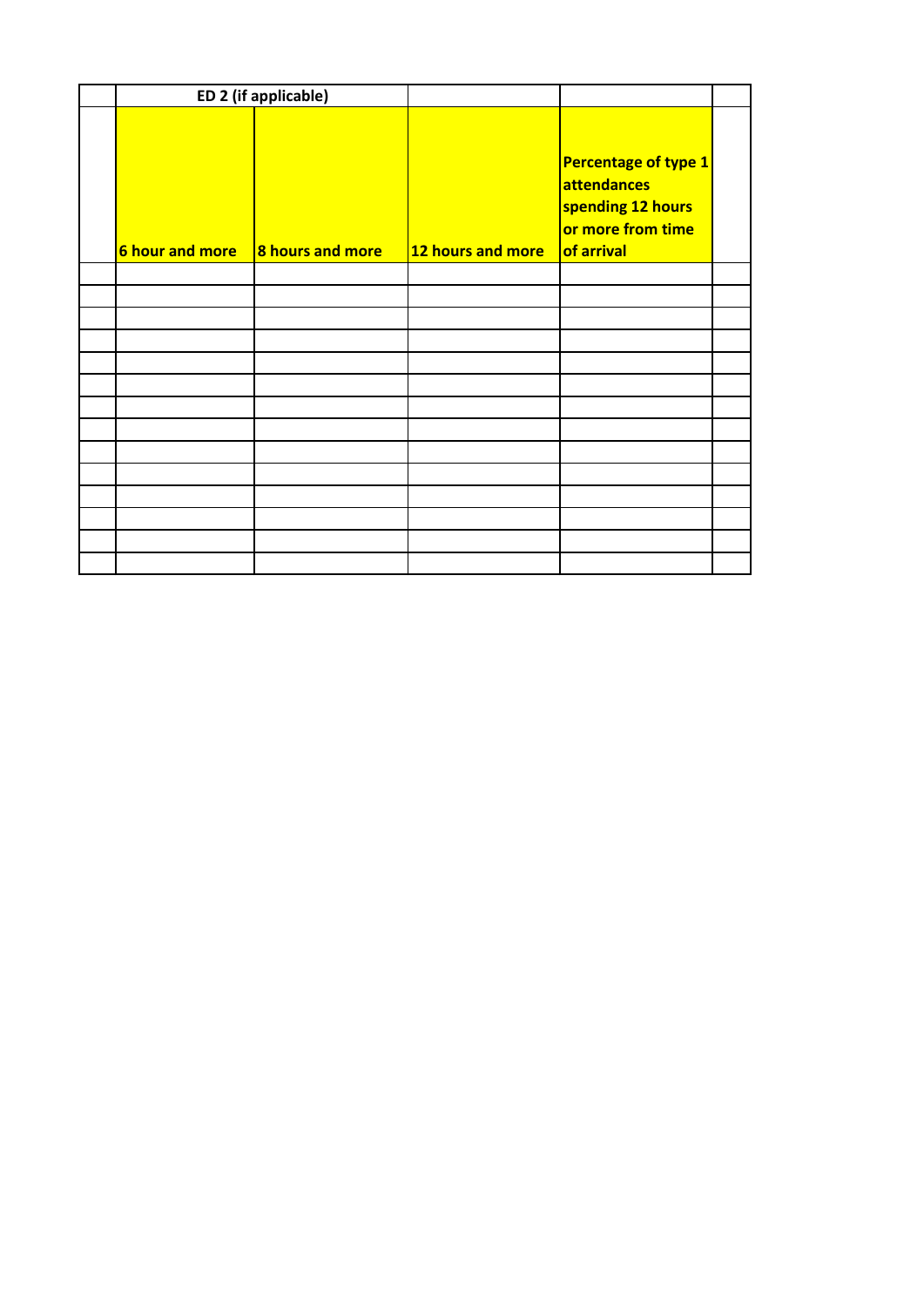| ED 3 (if applicable) |                                                    |                                                                                                    | ED 4 (if a      |  |
|----------------------|----------------------------------------------------|----------------------------------------------------------------------------------------------------|-----------------|--|
|                      | 6 hour and more 8 hours and more 12 hours and more | Percentage of type 1<br>attendances<br>spending 12 hours<br>or more from time<br><b>of arrival</b> | 6 hour and more |  |
|                      |                                                    |                                                                                                    |                 |  |
|                      |                                                    |                                                                                                    |                 |  |
|                      |                                                    |                                                                                                    |                 |  |
|                      |                                                    |                                                                                                    |                 |  |
|                      |                                                    |                                                                                                    |                 |  |
|                      |                                                    |                                                                                                    |                 |  |
|                      |                                                    |                                                                                                    |                 |  |
|                      |                                                    |                                                                                                    |                 |  |
|                      |                                                    |                                                                                                    |                 |  |
|                      |                                                    |                                                                                                    |                 |  |
|                      |                                                    |                                                                                                    |                 |  |
|                      |                                                    |                                                                                                    |                 |  |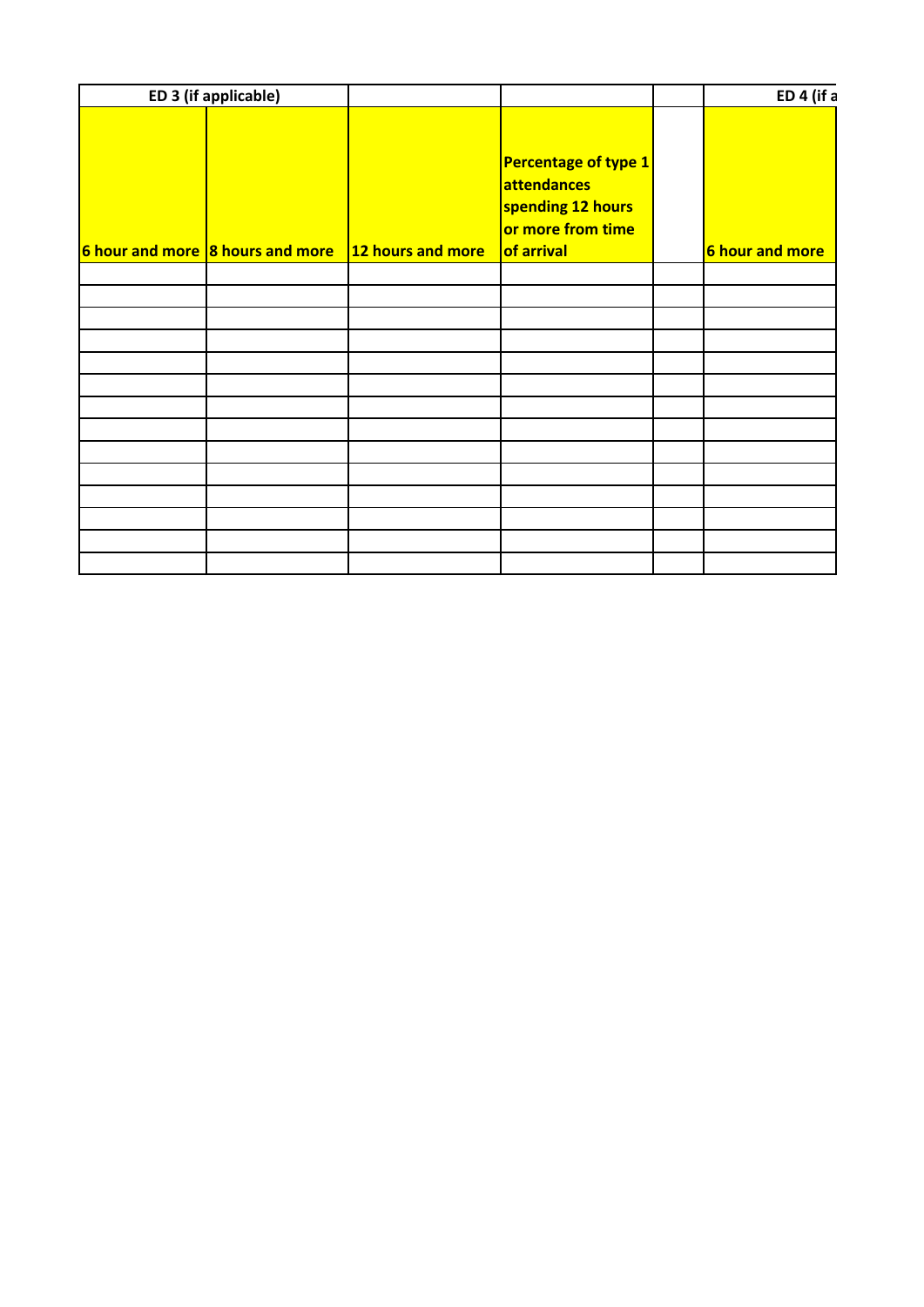| pplicable)       |                   |                                                                                                    |                        | ED 5 (if applicable |
|------------------|-------------------|----------------------------------------------------------------------------------------------------|------------------------|---------------------|
| 8 hours and more | 12 hours and more | Percentage of type 1<br>attendances<br>spending 12 hours<br>or more from time<br><b>of arrival</b> | 6 hour and more   more | <b>8 hours and</b>  |
|                  |                   |                                                                                                    |                        |                     |
|                  |                   |                                                                                                    |                        |                     |
|                  |                   |                                                                                                    |                        |                     |
|                  |                   |                                                                                                    |                        |                     |
|                  |                   |                                                                                                    |                        |                     |
|                  |                   |                                                                                                    |                        |                     |
|                  |                   |                                                                                                    |                        |                     |
|                  |                   |                                                                                                    |                        |                     |
|                  |                   |                                                                                                    |                        |                     |
|                  |                   |                                                                                                    |                        |                     |
|                  |                   |                                                                                                    |                        |                     |
|                  |                   |                                                                                                    |                        |                     |
|                  |                   |                                                                                                    |                        |                     |
|                  |                   |                                                                                                    |                        |                     |